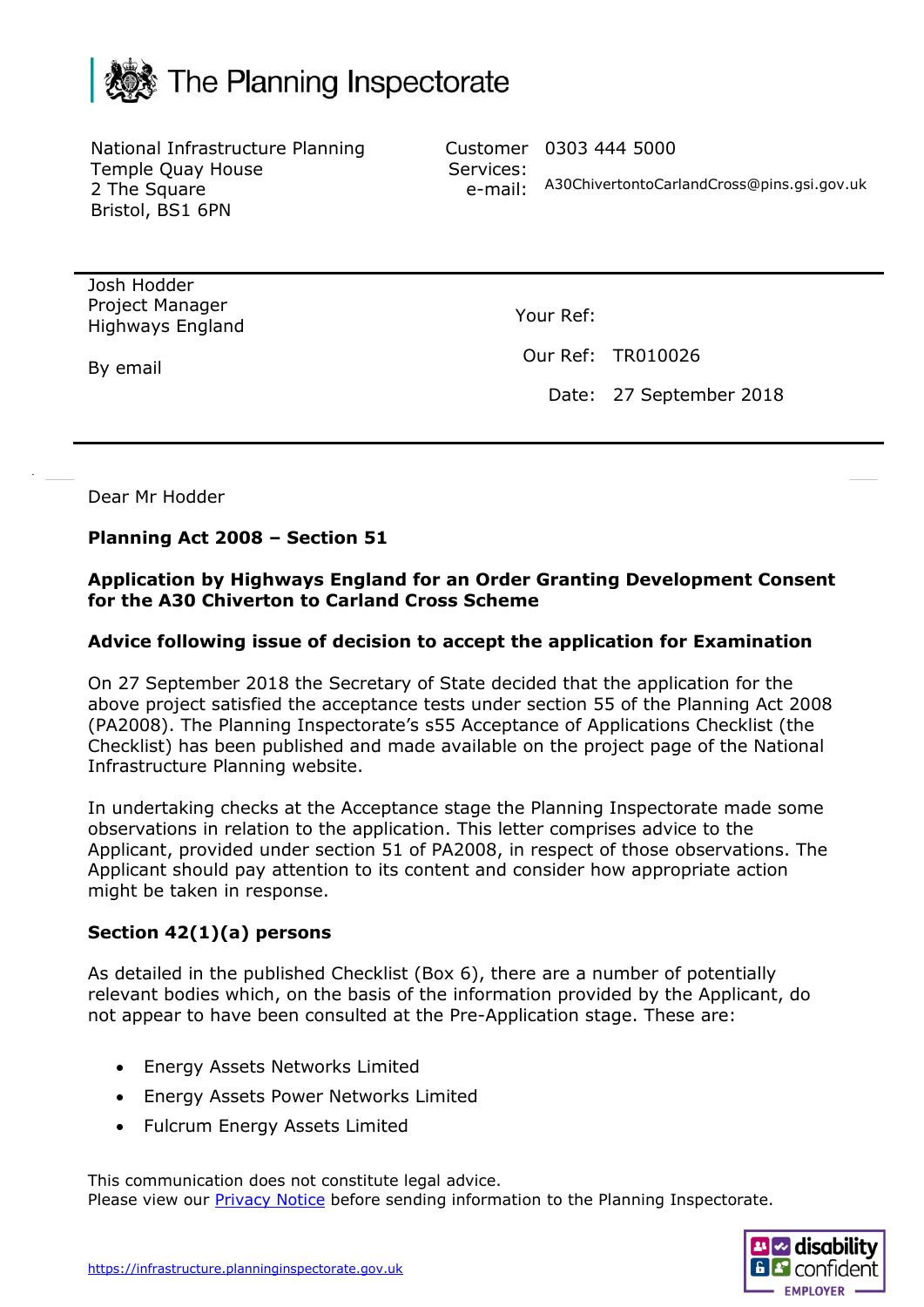- Murphy Power Distribution Limited
- Vattenfall Networks Limited

Unless there is a good reason in each case why the Applicant considers that these bodies are not relevant to the Proposed Development, the Applicant is advised to include these bodies in the notification process for the accepted application. This should highlight the opportunities to become involved in the Examination of the application. In particular notification should explain the process by which they may make Relevant Representations during the advertised period.

# **Draft Development Consent Order**

It is noted in the Checklist (Box 30: Regulation 5(2)(b)) that there are some inconsistencies between the Draft Development Consent Order and the Works Plans and the Rights of Way and Access Plans. The Applicant is advised to carry out a full review of the cross-references between these documents to ensure that all information is recorded accurately.

### **Book of Reference**

A number of discrepancies have been noted in the Checklist in relation to the Book of Reference (Box 30: Regulations 5(2)(d)). The Applicant is advised to carry out a full review of the Book of Reference to ensure accurate descriptions of plot locations and cross-references with the Land Plans, the Statement of Reasons and the Development Consent Order.

### **Statement of Reasons**

It is noted in the Checklist (Box 30: Regulation 5(2)(h)) that there is an inconsistency with the title of Table 1-1 in Appendix A and that there are a number of plots listed in Tables 1-1, 1-2 and 1-3 with no corresponding work number. The Applicant is advised to carry out a full review of the Statement of Reasons.

# **Land Plans**

It is noted in the Checklist (Box 30: Regulation 5(2)(i)) that there is some uncertainty over some small areas of land demarcated in red. The Applicant is advised to review its drafting of the land plans to ensure there is no uncertainty in identification of plots.

With regard to inset C on sheet 5 the Applicant is advised to provide a Land Plan and Works Plan that clearly identifies the location of plot 5/11b in relation to the rest of the scheme and the works for which it is required.

# **Special Category Land Plans**

Some minor discrepancies have been noted in the Checklist (Box 30: Regulation 5(2)(i)). The Applicant is advised to carry out a full review of the plans and the crossreferences between these, the Land Plans, the Book of Reference and the Statement of Reasons.